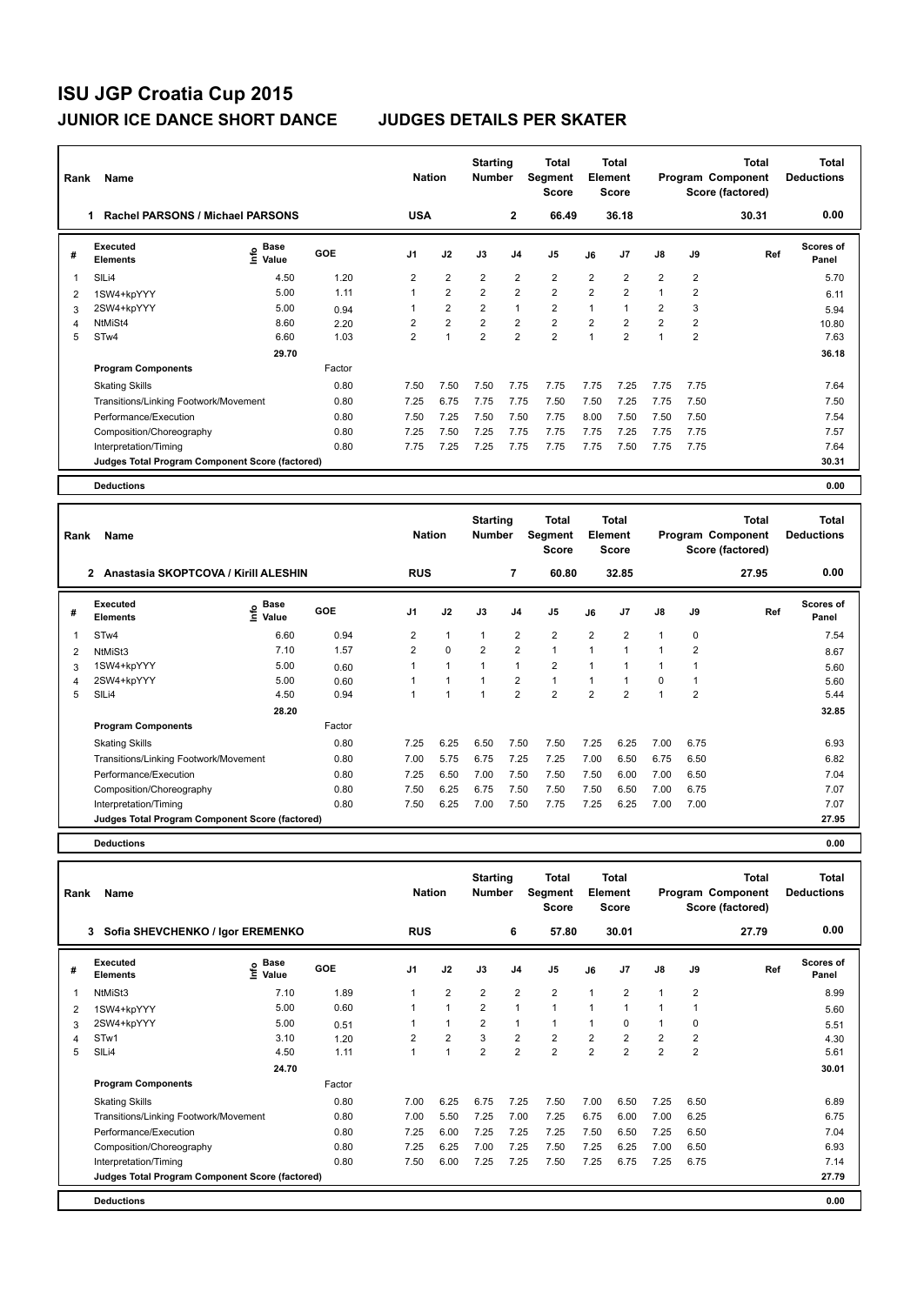| Rank | Name                                            |                              |         | <b>Nation</b>  |                      | <b>Starting</b><br><b>Number</b> |                | Total<br><b>Segment</b><br><b>Score</b> |                | Total<br>Element<br><b>Score</b> |                |                | Total<br>Program Component<br>Score (factored) | <b>Total</b><br><b>Deductions</b> |
|------|-------------------------------------------------|------------------------------|---------|----------------|----------------------|----------------------------------|----------------|-----------------------------------------|----------------|----------------------------------|----------------|----------------|------------------------------------------------|-----------------------------------|
|      | Angelique ABACHKINA / Louis THAURON<br>4        |                              |         | <b>FRA</b>     |                      |                                  | 9              | 56.46                                   |                | 28.86                            |                |                | 28.60                                          | 1.00                              |
| #    | Executed<br><b>Elements</b>                     | <b>Base</b><br>lnfo<br>Value | GOE     | J <sub>1</sub> | J2                   | J3                               | J <sub>4</sub> | J <sub>5</sub>                          | J6             | J <sub>7</sub>                   | J8             | J9             | Ref                                            | Scores of<br>Panel                |
|      | NtMiSt2                                         | 5.60                         | 2.04    |                | $\overline{2}$       | $\overline{2}$                   | $\overline{2}$ | $\overline{2}$                          | 1              | $\overline{2}$                   | $\overline{2}$ | $\overline{2}$ |                                                | 7.64                              |
| 2    | 1SW2+kpNTY                                      | 3.80                         | 0.69    | 0              | $\blacktriangleleft$ | $\mathbf{1}$                     | $\mathbf{1}$   | $\mathbf{1}$                            | 1              | $\overline{2}$                   | $\mathbf 1$    | $\overline{2}$ |                                                | 4.49                              |
| 3    | 2SW3+kpYYN                                      | 4.40                         | 0.60    | 0              | $\mathbf{1}$         | $\mathbf{1}$                     | $\mathbf{1}$   | $\mathbf{1}$                            | 1              | 1                                | 1              | 1              |                                                | 5.00                              |
| 4    | STw <sub>3</sub>                                | 5.60                         | 0.60    |                | $\mathbf{1}$         | 1                                | $\mathbf 0$    | 1                                       | 1              | 1                                | 1              |                |                                                | 6.20                              |
| 5    | RoLi4                                           | 4.50                         | 1.03    |                | $\overline{2}$       | $\overline{1}$                   | $\overline{2}$ | $\overline{ }$                          | $\overline{2}$ | $\overline{2}$                   | $\overline{2}$ | $\overline{2}$ |                                                | 5.53                              |
|      |                                                 | 23.90                        |         |                |                      |                                  |                |                                         |                |                                  |                |                |                                                | 28.86                             |
|      | <b>Program Components</b>                       |                              | Factor  |                |                      |                                  |                |                                         |                |                                  |                |                |                                                |                                   |
|      | <b>Skating Skills</b>                           |                              | 0.80    | 7.00           | 7.00                 | 6.75                             | 7.25           | 7.25                                    | 7.00           | 7.25                             | 7.75           | 7.25           |                                                | 7.14                              |
|      | Transitions/Linking Footwork/Movement           |                              | 0.80    | 6.75           | 6.50                 | 6.50                             | 7.00           | 7.00                                    | 6.75           | 7.50                             | 7.50           | 7.00           |                                                | 6.93                              |
|      | Performance/Execution                           |                              | 0.80    | 7.00           | 7.00                 | 6.50                             | 7.25           | 7.25                                    | 7.00           | 7.25                             | 7.75           | 7.00           |                                                | 7.11                              |
|      | Composition/Choreography                        |                              | 0.80    | 7.00           | 7.00                 | 6.25                             | 7.50           | 7.25                                    | 7.25           | 7.50                             | 7.75           | 7.50           |                                                | 7.29                              |
|      | Interpretation/Timing                           |                              | 0.80    | 7.25           | 7.25                 | 6.50                             | 7.25           | 7.50                                    | 7.00           | 7.50                             | 7.75           | 7.25           |                                                | 7.29                              |
|      | Judges Total Program Component Score (factored) |                              |         |                |                      |                                  |                |                                         |                |                                  |                |                |                                                | 28.60                             |
|      | <b>Deductions</b>                               | Extended lifts:              | $-1.00$ |                |                      |                                  |                |                                         |                |                                  |                |                |                                                | $-1.00$                           |

| Rank | Name                                            |                                           |        | <b>Nation</b>  |                | <b>Starting</b><br><b>Number</b> |                | Total<br>Segment<br><b>Score</b> |                | <b>Total</b><br>Element<br>Score |                |                | <b>Total</b><br>Program Component<br>Score (factored) | Total<br><b>Deductions</b> |
|------|-------------------------------------------------|-------------------------------------------|--------|----------------|----------------|----------------------------------|----------------|----------------------------------|----------------|----------------------------------|----------------|----------------|-------------------------------------------------------|----------------------------|
|      | Sara GHISLANDI / Giona Terzo ORTENZI<br>5       |                                           |        | <b>ITA</b>     |                |                                  | 11             | 55.39                            |                | 28.07                            |                |                | 27.32                                                 | 0.00                       |
| #    | Executed<br><b>Elements</b>                     | $\frac{e}{E}$ Base<br>$\frac{e}{E}$ Value | GOE    | J <sub>1</sub> | J2             | J3                               | J <sub>4</sub> | J <sub>5</sub>                   | J6             | J <sub>7</sub>                   | $\mathsf{J}8$  | J9             | Ref                                                   | Scores of<br>Panel         |
|      | 1SW3+kpYYN                                      | 4.40                                      | 0.60   | 1              | $\mathbf{1}$   |                                  | $\mathbf{1}$   | $\mathbf{1}$                     | $\mathbf{1}$   |                                  |                | $\overline{2}$ |                                                       | 5.00                       |
| 2    | 2SW2+kpNYN                                      | 3.80                                      | 0.60   |                | $\mathbf{1}$   |                                  | $\overline{2}$ | $\mathbf 0$                      | $\mathbf{1}$   |                                  |                |                |                                                       | 4.40                       |
| 3    | STw4                                            | 6.60                                      | 1.20   | 2              | $\overline{2}$ | $\overline{2}$                   | $\overline{2}$ | $\overline{2}$                   | $\mathbf{1}$   | $\overline{2}$                   | $\overline{2}$ | 2              |                                                       | 7.80                       |
| 4    | NtMiSt2                                         | 5.60                                      | 1.41   |                | $\overline{1}$ | $\overline{2}$                   | $\overline{2}$ | $\overline{2}$                   | $\mathbf{1}$   |                                  |                |                |                                                       | 7.01                       |
| 5    | RoLi2                                           | 3.00                                      | 0.86   | 2              | $\overline{2}$ |                                  | $\overline{1}$ | $\overline{1}$                   | $\overline{2}$ | $\overline{2}$                   |                |                |                                                       | 3.86                       |
|      |                                                 | 23.40                                     |        |                |                |                                  |                |                                  |                |                                  |                |                |                                                       | 28.07                      |
|      | <b>Program Components</b>                       |                                           | Factor |                |                |                                  |                |                                  |                |                                  |                |                |                                                       |                            |
|      | <b>Skating Skills</b>                           |                                           | 0.80   | 6.25           | 7.00           | 6.50                             | 7.25           | 7.00                             | 6.75           | 5.75                             | 7.50           | 6.25           |                                                       | 6.71                       |
|      | Transitions/Linking Footwork/Movement           |                                           | 0.80   | 6.25           | 6.50           | 6.25                             | 7.00           | 6.75                             | 6.50           | 6.00                             | 7.25           | 6.75           |                                                       | 6.57                       |
|      | Performance/Execution                           |                                           | 0.80   | 6.50           | 6.75           | 6.75                             | 7.50           | 7.00                             | 7.00           | 6.25                             | 7.50           | 6.50           |                                                       | 6.86                       |
|      | Composition/Choreography                        |                                           | 0.80   | 6.75           | 7.00           | 6.50                             | 7.25           | 7.25                             | 6.75           | 6.25                             | 7.25           | 7.00           |                                                       | 6.93                       |
|      | Interpretation/Timing                           |                                           | 0.80   | 7.00           | 7.25           | 6.75                             | 7.50           | 7.25                             | 7.00           | 6.50                             | 7.50           | 6.75           |                                                       | 7.07                       |
|      | Judges Total Program Component Score (factored) |                                           |        |                |                |                                  |                |                                  |                |                                  |                |                |                                                       | 27.32                      |
|      | <b>Deductions</b>                               |                                           |        |                |                |                                  |                |                                  |                |                                  |                |                |                                                       | 0.00                       |

| Rank | Name                                            |                              |        | <b>Nation</b>  |                | <b>Starting</b><br><b>Number</b> |                          | Total<br>Segment<br><b>Score</b> |                | <b>Total</b><br>Element<br><b>Score</b> |               |                | <b>Total</b><br>Program Component<br>Score (factored) | <b>Total</b><br><b>Deductions</b> |
|------|-------------------------------------------------|------------------------------|--------|----------------|----------------|----------------------------------|--------------------------|----------------------------------|----------------|-----------------------------------------|---------------|----------------|-------------------------------------------------------|-----------------------------------|
|      | Gigi BECKER / Luca BECKER<br>6                  |                              |        | <b>USA</b>     |                |                                  | 14                       | 51.41                            |                | 27.25                                   |               |                | 24.16                                                 | 0.00                              |
| #    | <b>Executed</b><br><b>Elements</b>              | <b>Base</b><br>١nf٥<br>Value | GOE    | J <sub>1</sub> | J2             | J3                               | J <sub>4</sub>           | J5                               | J6             | J <sub>7</sub>                          | $\mathsf{J}8$ | J9             | Ref                                                   | Scores of<br>Panel                |
| 1    | NtMiSt2                                         | 5.60                         | 1.10   | 0              | $\mathbf{1}$   | $\overline{2}$                   | $\overline{2}$           | $\mathbf{1}$                     | $\Omega$       | $\Omega$                                | $\mathbf{1}$  | $\overline{2}$ |                                                       | 6.70                              |
| 2    | RoLi <sub>2</sub>                               | 3.00                         | 0.69   |                | $\overline{2}$ | $\overline{1}$                   | $\mathbf{1}$             | $\overline{2}$                   | $\overline{1}$ |                                         | 1             |                |                                                       | 3.69                              |
| 3    | 1SW3+kpYYN                                      | 4.40                         | 0.26   | 0              | $\mathbf{1}$   |                                  | $\overline{\phantom{a}}$ | $\mathbf{1}$                     | $\Omega$       | $\Omega$                                | 0             | 0              |                                                       | 4.66                              |
| 4    | 2SW3+kpYYN                                      | 4.40                         | 0.51   |                | $\overline{1}$ |                                  | $\overline{ }$           | $\mathbf{1}$                     | $\Omega$       | $\Omega$                                | $\mathbf{1}$  | 1              |                                                       | 4.91                              |
| 5    | STw4                                            | 6.60                         | 0.69   |                |                | $\overline{1}$                   | $\overline{2}$           | $\overline{ }$                   | 1              |                                         | 1             | $\overline{2}$ |                                                       | 7.29                              |
|      |                                                 | 24.00                        |        |                |                |                                  |                          |                                  |                |                                         |               |                |                                                       | 27.25                             |
|      | <b>Program Components</b>                       |                              | Factor |                |                |                                  |                          |                                  |                |                                         |               |                |                                                       |                                   |
|      | <b>Skating Skills</b>                           |                              | 0.80   | 5.25           | 6.25           | 6.00                             | 7.00                     | 7.00                             | 6.25           | 4.00                                    | 6.25          | 6.00           |                                                       | 6.14                              |
|      | Transitions/Linking Footwork/Movement           |                              | 0.80   | 5.00           | 5.50           | 5.75                             | 7.00                     | 6.75                             | 6.00           | 4.00                                    | 6.50          | 5.75           |                                                       | 5.89                              |
|      | Performance/Execution                           |                              | 0.80   | 5.50           | 5.75           | 5.75                             | 7.00                     | 7.00                             | 6.50           | 4.25                                    | 6.25          | 5.75           |                                                       | 6.07                              |
|      | Composition/Choreography                        |                              | 0.80   | 5.25           | 5.75           | 6.00                             | 7.00                     | 7.00                             | 6.25           | 4.00                                    | 6.50          | 6.25           |                                                       | 6.14                              |
|      | Interpretation/Timing                           |                              | 0.80   | 5.00           | 5.25           | 6.00                             | 6.75                     | 7.25                             | 6.25           | 4.25                                    | 6.50          | 6.00           |                                                       | 5.96                              |
|      | Judges Total Program Component Score (factored) |                              |        |                |                |                                  |                          |                                  |                |                                         |               |                |                                                       | 24.16                             |
|      | <b>Deductions</b>                               |                              |        |                |                |                                  |                          |                                  |                |                                         |               |                |                                                       | 0.00                              |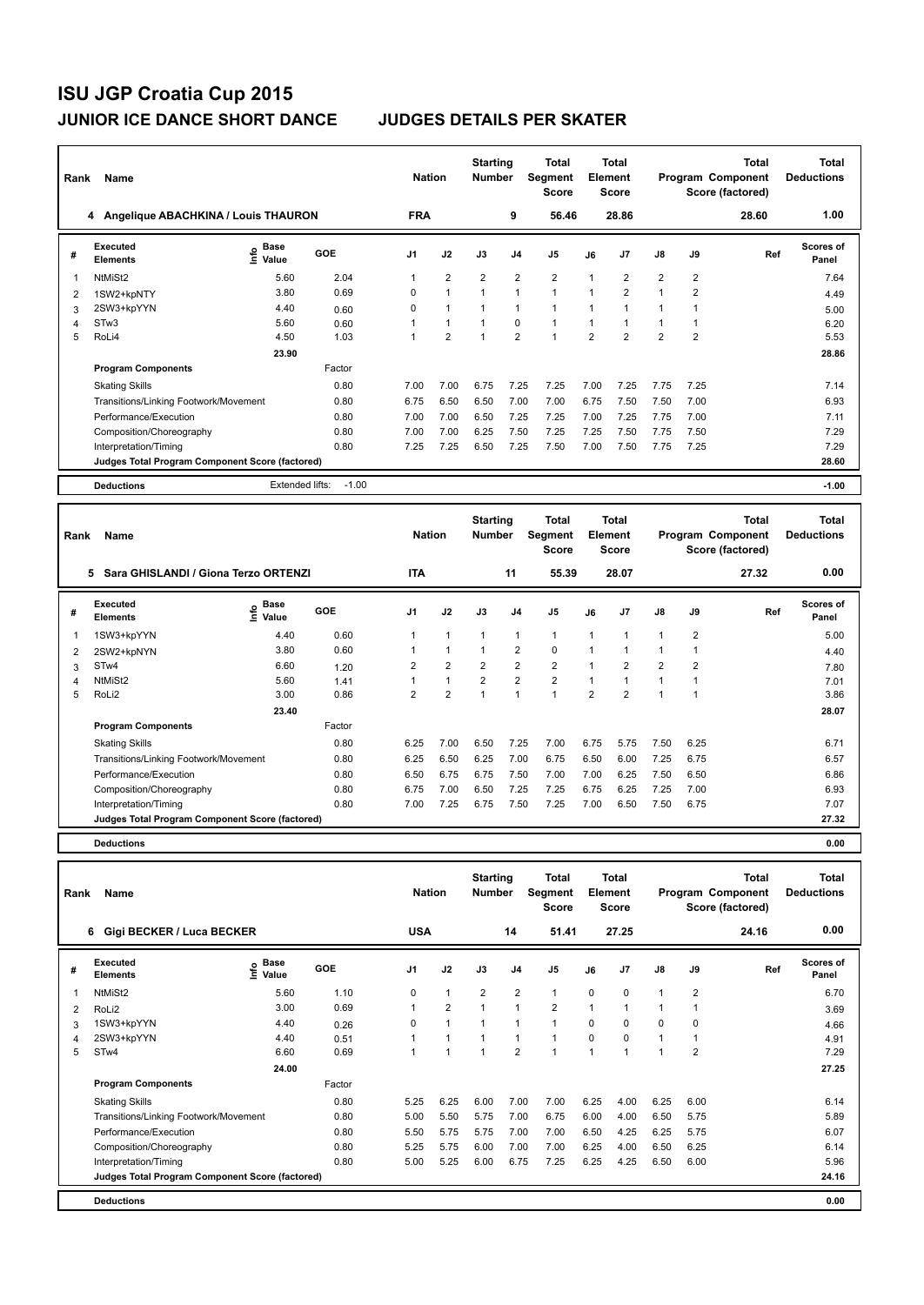| Rank           | Name                                            |                              |        | <b>Nation</b>  |              | <b>Starting</b><br><b>Number</b> |                | <b>Total</b><br>Segment<br><b>Score</b> |              | <b>Total</b><br>Element<br><b>Score</b> |               |                | <b>Total</b><br>Program Component<br>Score (factored) | <b>Total</b><br><b>Deductions</b> |
|----------------|-------------------------------------------------|------------------------------|--------|----------------|--------------|----------------------------------|----------------|-----------------------------------------|--------------|-----------------------------------------|---------------|----------------|-------------------------------------------------------|-----------------------------------|
|                | Maria GOLUBTSOVA / Kirill BELOBROV<br>7         |                              |        | <b>UKR</b>     |              |                                  | 13             | 46.17                                   |              | 24.86                                   |               |                | 21.31                                                 | 0.00                              |
| #              | Executed<br><b>Elements</b>                     | <b>Base</b><br>lnfo<br>Value | GOE    | J <sub>1</sub> | J2           | J3                               | J <sub>4</sub> | J <sub>5</sub>                          | J6           | J <sub>7</sub>                          | $\mathsf{J}8$ | J9             | Ref                                                   | Scores of<br>Panel                |
|                | ST <sub>w</sub> 4                               | 6.60                         | 0.60   |                | 1            | 1                                | 1              | $\mathbf{1}$                            | $\Omega$     | 1                                       | 1             | 1              |                                                       | 7.20                              |
| 2              | 1SW1+kpTTN                                      | 3.20                         | 0.00   | 0              | $\mathbf 0$  | 0                                | $\overline{2}$ | $\mathbf 0$                             | $\Omega$     | $\Omega$                                | $\Omega$      | $\mathbf 0$    |                                                       | 3.20                              |
| 3              | 2SW4+kpYYY                                      | 5.00                         | 0.09   | 0              | $\mathbf{1}$ | $\mathbf 0$                      | $\mathbf{1}$   | $\mathbf 0$                             | 0            | 0                                       | 0             | $\mathbf 0$    |                                                       | 5.09                              |
| $\overline{4}$ | NtDiSt1                                         | 4.10                         | 0.26   | 0              | $\mathbf{1}$ | 0                                | $\mathbf{1}$   | $\mathbf{1}$                            | 0            | $\Omega$                                | $\Omega$      | $\overline{2}$ |                                                       | 4.36                              |
| 5              | SILi4                                           | 4.50                         | 0.51   | 0              | $-1$         | $\mathbf 0$                      | $\overline{2}$ | $\overline{2}$                          | $\mathbf{1}$ | $\overline{1}$                          | $\mathbf{1}$  | 1              |                                                       | 5.01                              |
|                |                                                 | 23.40                        |        |                |              |                                  |                |                                         |              |                                         |               |                |                                                       | 24.86                             |
|                | <b>Program Components</b>                       |                              | Factor |                |              |                                  |                |                                         |              |                                         |               |                |                                                       |                                   |
|                | <b>Skating Skills</b>                           |                              | 0.80   | 5.25           | 5.00         | 4.50                             | 6.25           | 6.25                                    | 5.25         | 4.00                                    | 5.25          | 6.25           |                                                       | 5.39                              |
|                | Transitions/Linking Footwork/Movement           |                              | 0.80   | 5.00           | 4.25         | 4.50                             | 6.00           | 6.00                                    | 5.25         | 4.00                                    | 5.00          | 6.00           |                                                       | 5.14                              |
|                | Performance/Execution                           |                              | 0.80   | 5.25           | 4.75         | 4.75                             | 6.25           | 6.00                                    | 5.50         | 4.25                                    | 5.25          | 6.00           |                                                       | 5.36                              |
|                | Composition/Choreography                        |                              | 0.80   | 5.50           | 4.25         | 4.50                             | 6.50           | 6.25                                    | 5.75         | 4.50                                    | 5.25          | 6.50           |                                                       | 5.46                              |
|                | Interpretation/Timing                           |                              | 0.80   | 5.25           | 4.50         | 4.50                             | 6.25           | 6.25                                    | 5.50         | 4.25                                    | 5.25          | 5.75           |                                                       | 5.29                              |
|                | Judges Total Program Component Score (factored) |                              |        |                |              |                                  |                |                                         |              |                                         |               |                |                                                       | 21.31                             |
|                | <b>Deductions</b>                               |                              |        |                |              |                                  |                |                                         |              |                                         |               |                |                                                       | 0.00                              |

| Rank | Name                                            |                                           |         | <b>Nation</b>  |              | <b>Starting</b><br><b>Number</b> |                | Total<br>Segment<br><b>Score</b> |                | Total<br>Element<br><b>Score</b> |             |      | <b>Total</b><br>Program Component<br>Score (factored) | <b>Total</b><br><b>Deductions</b> |
|------|-------------------------------------------------|-------------------------------------------|---------|----------------|--------------|----------------------------------|----------------|----------------------------------|----------------|----------------------------------|-------------|------|-------------------------------------------------------|-----------------------------------|
|      | 8<br>Emilia KALEHANAVA / Uladzislau PALKHOUSKI  |                                           |         | <b>BLR</b>     |              |                                  | 12             | 43.29                            |                | 24.01                            |             |      | 19.28                                                 | 0.00                              |
| #    | Executed<br><b>Elements</b>                     | $\frac{e}{E}$ Base<br>$\frac{e}{E}$ Value | GOE     | J <sub>1</sub> | J2           | J3                               | J <sub>4</sub> | J5                               | J6             | J <sub>7</sub>                   | J8          | J9   | Ref                                                   | <b>Scores of</b><br>Panel         |
| 1    | STw4                                            | 6.60                                      | 0.17    |                | $\mathbf{1}$ | 0                                | $\mathbf 0$    | $\mathbf 0$                      | $\mathbf{1}$   | 0                                | $\mathbf 0$ | 0    |                                                       | 6.77                              |
| 2    | 1SW2+kpYNN                                      | 3.80                                      | 0.00    | 0              | $\mathbf 0$  | 0                                | $\mathbf 0$    | $\mathbf 0$                      | 0              | 0                                | $\mathbf 0$ | 0    |                                                       | 3.80                              |
| 3    | 2SW3+kpYYN                                      | 4.40                                      | $-0.07$ | 0              | $\mathbf 0$  | 0                                | 0              | $\mathbf 0$                      | 0              | $-1$                             | 0           | $-1$ |                                                       | 4.33                              |
| 4    | RoLi4                                           | 4.50                                      | 0.51    |                | $\mathbf{1}$ | $\Omega$                         | $\mathbf{1}$   | $\mathbf{1}$                     | $\overline{1}$ |                                  | 0           |      |                                                       | 5.01                              |
| 5    | NtDiSt1                                         | 4.10                                      | 0.00    | 0              | $\mathbf 0$  | 0                                | $\Omega$       | $\mathbf 0$                      | $\Omega$       | $\Omega$                         | $\Omega$    |      |                                                       | 4.10                              |
|      |                                                 | 23.40                                     |         |                |              |                                  |                |                                  |                |                                  |             |      |                                                       | 24.01                             |
|      | <b>Program Components</b>                       |                                           | Factor  |                |              |                                  |                |                                  |                |                                  |             |      |                                                       |                                   |
|      | <b>Skating Skills</b>                           |                                           | 0.80    | 4.75           | 4.75         | 4.25                             | 5.25           | 5.25                             | 5.50           | 4.00                             | 5.00        | 5.00 |                                                       | 4.89                              |
|      | Transitions/Linking Footwork/Movement           |                                           | 0.80    | 4.50           | 4.00         | 4.25                             | 5.00           | 5.00                             | 5.25           | 3.75                             | 4.75        | 4.75 |                                                       | 4.61                              |
|      | Performance/Execution                           |                                           | 0.80    | 4.75           | 4.50         | 4.50                             | 5.25           | 5.25                             | 5.75           | 4.25                             | 5.25        | 5.00 |                                                       | 4.93                              |
|      | Composition/Choreography                        |                                           | 0.80    | 4.50           | 4.25         | 4.25                             | 5.25           | 5.25                             | 5.75           | 4.00                             | 5.00        | 5.00 |                                                       | 4.79                              |
|      | Interpretation/Timing                           |                                           | 0.80    | 4.75           | 4.00         | 4.50                             | 5.25           | 5.50                             | 5.50           | 4.50                             | 5.00        | 4.75 |                                                       | 4.89                              |
|      | Judges Total Program Component Score (factored) |                                           |         |                |              |                                  |                |                                  |                |                                  |             |      |                                                       | 19.28                             |
|      | <b>Deductions</b>                               |                                           |         |                |              |                                  |                |                                  |                |                                  |             |      |                                                       | 0.00                              |

| Rank | <b>Name</b>                                     |                              |        | <b>Nation</b>  |             | <b>Starting</b><br><b>Number</b> |                | Total<br>Segment<br><b>Score</b> |          | <b>Total</b><br><b>Element</b><br><b>Score</b> |              |          | Total<br>Program Component<br>Score (factored) | <b>Total</b><br><b>Deductions</b> |
|------|-------------------------------------------------|------------------------------|--------|----------------|-------------|----------------------------------|----------------|----------------------------------|----------|------------------------------------------------|--------------|----------|------------------------------------------------|-----------------------------------|
|      | Audrey CROTEAU-VILLENEUVE / Jeff HOUGH<br>9     |                              |        | <b>CAN</b>     |             |                                  | 8              | 42.58                            |          | 19.69                                          |              |          | 22.89                                          | 0.00                              |
| #    | <b>Executed</b><br><b>Elements</b>              | <b>Base</b><br>lnfo<br>Value | GOE    | J <sub>1</sub> | J2          | J3                               | J <sub>4</sub> | J <sub>5</sub>                   | J6       | J <sub>7</sub>                                 | J8           | J9       | Ref                                            | Scores of<br>Panel                |
| 1    | 1SW1+kpTTN                                      | 3.20                         | 0.00   |                | $\mathbf 0$ | $\Omega$                         | $\mathbf 0$    | $\mathbf 0$                      | $\Omega$ | 0                                              | $\mathbf 0$  | $-1$     |                                                | 3.20                              |
| 2    | 2SW1+kpNNN                                      | 3.20                         | 0.09   |                | $\mathbf 0$ | $\Omega$                         | $\overline{1}$ | $\mathbf 0$                      | 0        | 0                                              | $\mathbf 0$  | 0        |                                                | 3.29                              |
| 3    | STw1                                            | 3.10                         | 0.00   |                | 0           | $\Omega$                         | 0              | 0                                | 0        | 0                                              | 0            | $-1$     |                                                | 3.10                              |
| 4    | NtMiSt2                                         | 5.60                         | 0.16   |                | $\Omega$    | $\Omega$                         | 0              | $\mathbf 0$                      | $\Omega$ | $\Omega$                                       | $\mathbf{1}$ | 0        |                                                | 5.76                              |
| 5    | RoLi3                                           | 4.00                         | 0.34   |                | $\Omega$    | $\Omega$                         | 1              | 1                                | $\Omega$ |                                                |              | $\Omega$ |                                                | 4.34                              |
|      |                                                 | 19.10                        |        |                |             |                                  |                |                                  |          |                                                |              |          |                                                | 19.69                             |
|      | <b>Program Components</b>                       |                              | Factor |                |             |                                  |                |                                  |          |                                                |              |          |                                                |                                   |
|      | <b>Skating Skills</b>                           |                              | 0.80   | 6.25           | 5.50        | 5.25                             | 5.75           | 6.00                             | 5.75     | 4.25                                           | 6.50         | 6.00     |                                                | 5.79                              |
|      | Transitions/Linking Footwork/Movement           |                              | 0.80   | 6.00           | 5.00        | 5.25                             | 5.50           | 5.50                             | 5.75     | 4.00                                           | 6.25         | 5.75     |                                                | 5.54                              |
|      | Performance/Execution                           |                              | 0.80   | 6.50           | 5.25        | 5.50                             | 5.75           | 5.50                             | 6.25     | 4.50                                           | 6.25         | 5.50     |                                                | 5.71                              |
|      | Composition/Choreography                        |                              | 0.80   | 6.25           | 5.50        | 5.25                             | 5.75           | 5.75                             | 6.00     | 4.25                                           | 6.50         | 6.00     |                                                | 5.79                              |
|      | Interpretation/Timing                           |                              | 0.80   | 6.75           | 4.75        | 5.50                             | 5.75           | 5.50                             | 6.25     | 4.75                                           | 6.50         | 6.25     |                                                | 5.79                              |
|      | Judges Total Program Component Score (factored) |                              |        |                |             |                                  |                |                                  |          |                                                |              |          |                                                | 22.89                             |
|      | <b>Deductions</b>                               |                              |        |                |             |                                  |                |                                  |          |                                                |              |          |                                                | 0.00                              |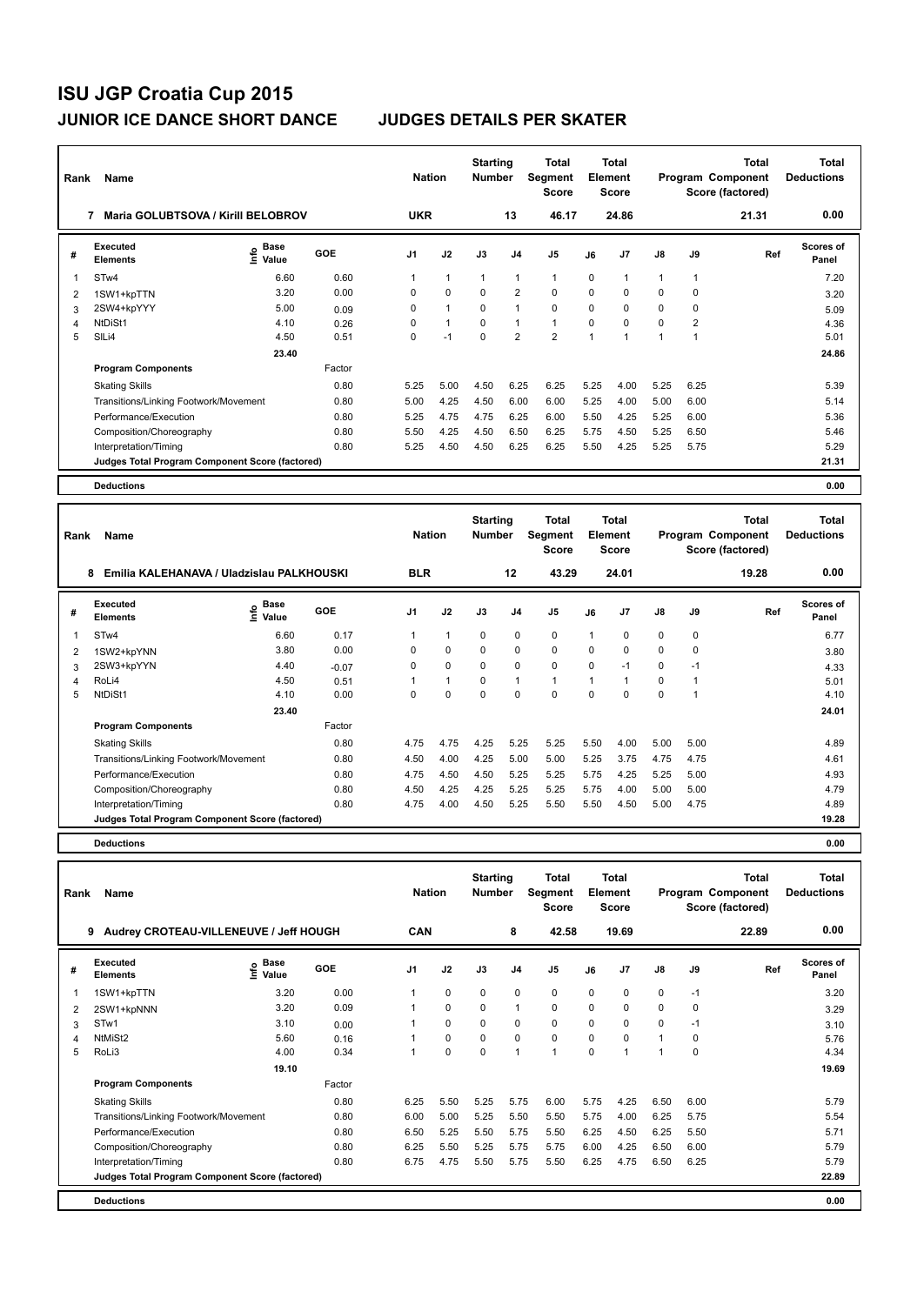| Rank | Name                                            |                                    |         | <b>Nation</b>  |             | <b>Starting</b><br><b>Number</b> |                | Total<br>Segment<br><b>Score</b> |          | <b>Total</b><br>Element<br><b>Score</b> |               |          | <b>Total</b><br>Program Component<br>Score (factored) | <b>Total</b><br><b>Deductions</b> |
|------|-------------------------------------------------|------------------------------------|---------|----------------|-------------|----------------------------------|----------------|----------------------------------|----------|-----------------------------------------|---------------|----------|-------------------------------------------------------|-----------------------------------|
| 10   | Darya POPOVA / Volodymyr NAKISKO                |                                    |         | <b>UKR</b>     |             |                                  | 10             | 39.42                            |          | 20.98                                   |               |          | 19.44                                                 | 1.00                              |
| #    | Executed<br><b>Elements</b>                     | <b>Base</b><br>$\frac{e}{E}$ Value | GOE     | J <sub>1</sub> | J2          | J3                               | J <sub>4</sub> | J <sub>5</sub>                   | J6       | J <sub>7</sub>                          | $\mathsf{J}8$ | J9       | Ref                                                   | Scores of<br>Panel                |
| 1    | NtMiSt1                                         | 4.10                               | 0.00    | 0              | $\mathbf 0$ | $\Omega$                         | $\mathbf 0$    | $\mathbf 0$                      | $\Omega$ | 0                                       | $-1$          | 0        |                                                       | 4.10                              |
| 2    | 1SW2+kpNNY                                      | 3.80                               | 0.00    | 0              | 0           | 1                                | $\mathbf 0$    | 0                                | 0        | 0                                       | $-1$          | 0        |                                                       | 3.80                              |
| 3    | 2SW2+kpYTN                                      | 3.80                               | 0.09    | 0              | $\Omega$    | 0                                | 1              | $-1$                             | $\Omega$ | $\Omega$                                | $\Omega$      |          |                                                       | 3.89                              |
| 4    | RoLi4                                           | 4.50                               | 0.09    | 0              | $\mathbf 0$ | 0                                | 1              | $\mathbf 0$                      | $\Omega$ |                                         | 0             | $\Omega$ |                                                       | 4.59                              |
| 5    | STw <sub>2</sub>                                | 4.60                               | 0.00    | 0              | $\Omega$    | 0                                | $\mathbf 0$    | $\mathbf 0$                      | $\Omega$ | $\Omega$                                | $\Omega$      | $-1$     |                                                       | 4.60                              |
|      |                                                 | 20.80                              |         |                |             |                                  |                |                                  |          |                                         |               |          |                                                       | 20.98                             |
|      | <b>Program Components</b>                       |                                    | Factor  |                |             |                                  |                |                                  |          |                                         |               |          |                                                       |                                   |
|      | <b>Skating Skills</b>                           |                                    | 0.80    | 4.75           | 4.50        | 4.50                             | 5.50           | 5.25                             | 4.75     | 4.00                                    | 5.00          | 5.50     |                                                       | 4.89                              |
|      | Transitions/Linking Footwork/Movement           |                                    | 0.80    | 4.50           | 4.00        | 4.75                             | 5.50           | 4.75                             | 4.75     | 3.75                                    | 5.00          | 5.25     |                                                       | 4.71                              |
|      | Performance/Execution                           |                                    | 0.80    | 4.75           | 4.75        | 4.25                             | 5.50           | 5.00                             | 5.25     | 4.25                                    | 5.00          | 5.25     |                                                       | 4.89                              |
|      | Composition/Choreography                        |                                    | 0.80    | 4.75           | 4.50        | 4.50                             | 5.25           | 5.25                             | 5.00     | 4.00                                    | 5.00          | 5.50     |                                                       | 4.89                              |
|      | Interpretation/Timing                           |                                    | 0.80    | 4.50           | 4.25        | 4.50                             | 5.50           | 5.50                             | 5.25     | 4.25                                    | 5.00          | 5.50     |                                                       | 4.93                              |
|      | Judges Total Program Component Score (factored) |                                    |         |                |             |                                  |                |                                  |          |                                         |               |          |                                                       | 19.44                             |
|      | <b>Deductions</b>                               | Extended lifts:                    | $-1.00$ |                |             |                                  |                |                                  |          |                                         |               |          |                                                       | $-1.00$                           |

| Rank | Name                                            |                                           |         | <b>Nation</b>  |             | <b>Starting</b><br><b>Number</b> |                | Total<br>Segment<br>Score |          | Total<br>Element<br>Score |               |             | <b>Total</b><br>Program Component<br>Score (factored) | Total<br><b>Deductions</b> |
|------|-------------------------------------------------|-------------------------------------------|---------|----------------|-------------|----------------------------------|----------------|---------------------------|----------|---------------------------|---------------|-------------|-------------------------------------------------------|----------------------------|
|      | Kumiko MAEDA / Junya WATANABE<br>11             |                                           |         | <b>JPN</b>     |             |                                  | 5              | 37.73                     |          | 20.13                     |               |             | 17.60                                                 | 0.00                       |
| #    | Executed<br><b>Elements</b>                     | $\frac{e}{E}$ Base<br>$\frac{e}{E}$ Value | GOE     | J <sub>1</sub> | J2          | J3                               | J <sub>4</sub> | J <sub>5</sub>            | J6       | J7                        | $\mathsf{J}8$ | J9          | Ref                                                   | <b>Scores of</b><br>Panel  |
| 1    | STw4                                            | 6.60                                      | 0.34    | 1              | $\mathbf 0$ | $\mathbf{1}$                     | $\mathbf 0$    | $\mathbf 0$               | $-1$     |                           | $\mathbf{1}$  |             |                                                       | 6.94                       |
| 2    | 1SW1+kpNNN                                      | 3.20                                      | $-0.21$ | $-1$           | $-1$        | 0                                | 0              | $\pmb{0}$                 | $-1$     | $-1$                      | 0             | 0           |                                                       | 2.99                       |
| 3    | 2SW2+kpNYN                                      | 3.80                                      | 0.01    | $\Omega$       | $\mathbf 0$ | $\Omega$                         | $\mathbf{1}$   | $\mathbf{1}$              | $-1$     | $-1$                      | 0             | $\mathbf 0$ |                                                       | 3.81                       |
| 4    | RoLi2                                           | 3.00                                      | 0.00    | 0              | $\mathbf 0$ | $\Omega$                         | $\mathbf{1}$   | $\mathbf 0$               | $\Omega$ | $\Omega$                  | 0             | 0           |                                                       | 3.00                       |
| 5    | NtMiSt1                                         | 4.10                                      | $-0.71$ | $-2$           | $-1$        | $-2$                             | $-1$           | $-1$                      | $-1$     | $-1$                      | $-2$          | $-2$        |                                                       | 3.39                       |
|      |                                                 | 20.70                                     |         |                |             |                                  |                |                           |          |                           |               |             |                                                       | 20.13                      |
|      | <b>Program Components</b>                       |                                           | Factor  |                |             |                                  |                |                           |          |                           |               |             |                                                       |                            |
|      | <b>Skating Skills</b>                           |                                           | 0.80    | 4.50           | 4.50        | 4.50                             | 5.25           | 5.25                      | 4.00     | 3.75                      | 5.00          | 4.25        |                                                       | 4.57                       |
|      | Transitions/Linking Footwork/Movement           |                                           | 0.80    | 4.25           | 4.00        | 4.00                             | 5.25           | 4.75                      | 3.75     | 3.50                      | 5.00          | 3.75        |                                                       | 4.21                       |
|      | Performance/Execution                           |                                           | 0.80    | 4.25           | 4.25        | 4.25                             | 5.25           | 5.00                      | 3.50     | 3.50                      | 5.00          | 3.50        |                                                       | 4.25                       |
|      | Composition/Choreography                        |                                           | 0.80    | 4.50           | 4.25        | 4.50                             | 5.25           | 5.00                      | 4.00     | 4.00                      | 5.25          | 3.75        |                                                       | 4.50                       |
|      | Interpretation/Timing                           |                                           | 0.80    | 4.50           | 3.50        | 4.25                             | 5.00           | 5.25                      | 4.25     | 4.25                      | 5.00          | 4.00        |                                                       | 4.46                       |
|      | Judges Total Program Component Score (factored) |                                           |         |                |             |                                  |                |                           |          |                           |               |             |                                                       | 17.60                      |
|      | <b>Deductions</b>                               |                                           |         |                |             |                                  |                |                           |          |                           |               |             |                                                       | 0.00                       |

| Rank | <b>Name</b>                                     |                       |            | <b>Nation</b> |              | <b>Starting</b><br><b>Number</b> |                | Total<br>Segment<br><b>Score</b> |          | <b>Total</b><br>Element<br><b>Score</b> |               |          | <b>Total</b><br>Program Component<br>Score (factored) | <b>Total</b><br><b>Deductions</b> |
|------|-------------------------------------------------|-----------------------|------------|---------------|--------------|----------------------------------|----------------|----------------------------------|----------|-----------------------------------------|---------------|----------|-------------------------------------------------------|-----------------------------------|
| 12   | Alexandra BORISOVA / Cezary ZAWADZKI            |                       |            | <b>POL</b>    |              |                                  | 3              | 36.55                            |          | 18.51                                   |               |          | 18.04                                                 | 0.00                              |
| #    | Executed<br><b>Elements</b>                     | Base<br>١nf٥<br>Value | <b>GOE</b> | J1            | J2           | J3                               | J <sub>4</sub> | J5                               | J6       | J7                                      | $\mathsf{J}8$ | J9       | Ref                                                   | Scores of<br>Panel                |
| 1    | 1SW1+kpNNN                                      | 3.20                  | 0.00       | $\Omega$      | $\mathbf{1}$ | 0                                | $\mathbf 0$    | $\mathbf 0$                      | $-1$     | $\Omega$                                | 0             | 0        |                                                       | 3.20                              |
| 2    | 2SW2+kpYNN                                      | 3.80                  | 0.00       | $\Omega$      | $\mathbf 0$  | 0                                | $\mathbf 0$    | $\mathbf 0$                      | $\Omega$ | $\Omega$                                | $\mathbf 0$   | 0        |                                                       | 3.80                              |
| 3    | STw1                                            | 3.10                  | $-0.21$    | $\Omega$      | $-1$         | $-1$                             | $-1$           | 0                                | $-1$     | 0                                       | $-1$          | $-1$     |                                                       | 2.89                              |
| 4    | NtMiSt1                                         | 4.10                  | $-0.07$    | 0             | $-1$         | $-1$                             | 0              | $\mathbf 0$                      | $\Omega$ | $\Omega$                                | 0             | $\Omega$ |                                                       | 4.03                              |
| 5    | RoLi4                                           | 4.50                  | 0.09       | $\Omega$      | $-1$         | $\Omega$                         | 0              | $\Omega$                         | $\Omega$ | 1                                       | $\Omega$      |          |                                                       | 4.59                              |
|      |                                                 | 18.70                 |            |               |              |                                  |                |                                  |          |                                         |               |          |                                                       | 18.51                             |
|      | <b>Program Components</b>                       |                       | Factor     |               |              |                                  |                |                                  |          |                                         |               |          |                                                       |                                   |
|      | <b>Skating Skills</b>                           |                       | 0.80       | 4.75          | 4.75         | 4.00                             | 4.75           | 4.75                             | 4.25     | 3.75                                    | 4.75          | 5.00     |                                                       | 4.57                              |
|      | Transitions/Linking Footwork/Movement           |                       | 0.80       | 4.50          | 4.25         | 4.00                             | 4.50           | 4.50                             | 4.00     | 3.50                                    | 4.50          | 4.75     |                                                       | 4.32                              |
|      | Performance/Execution                           |                       | 0.80       | 4.50          | 4.25         | 4.50                             | 4.75           | 4.75                             | 4.25     | 3.75                                    | 4.75          | 4.75     |                                                       | 4.54                              |
|      | Composition/Choreography                        |                       | 0.80       | 4.50          | 4.50         | 4.50                             | 4.75           | 4.75                             | 4.50     | 4.00                                    | 4.75          | 5.00     |                                                       | 4.61                              |
|      | Interpretation/Timing                           |                       | 0.80       | 4.50          | 4.25         | 4.25                             | 4.75           | 5.00                             | 4.25     | 4.25                                    | 4.75          | 4.75     |                                                       | 4.50                              |
|      | Judges Total Program Component Score (factored) |                       |            |               |              |                                  |                |                                  |          |                                         |               |          |                                                       | 18.04                             |
|      | <b>Deductions</b>                               |                       |            |               |              |                                  |                |                                  |          |                                         |               |          |                                                       | 0.00                              |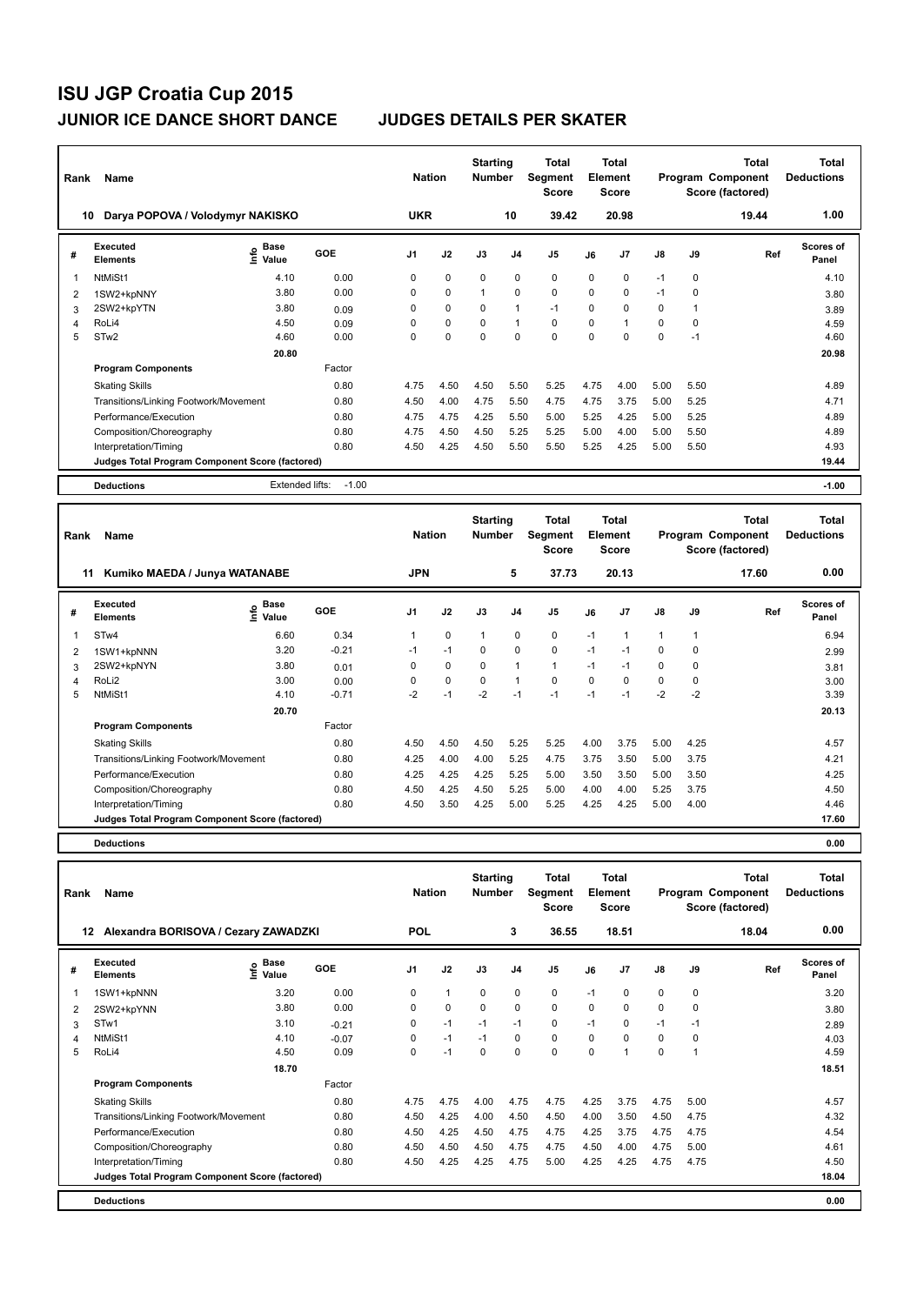| Rank           | Name                                            |                                    |         | <b>Nation</b>  |             | <b>Starting</b><br><b>Number</b> |                | Total<br>Segment<br><b>Score</b> |          | <b>Total</b><br>Element<br><b>Score</b> |      |      | Total<br>Program Component<br>Score (factored) | <b>Total</b><br><b>Deductions</b> |
|----------------|-------------------------------------------------|------------------------------------|---------|----------------|-------------|----------------------------------|----------------|----------------------------------|----------|-----------------------------------------|------|------|------------------------------------------------|-----------------------------------|
| 13             | Villö MARTON / Danyil SEMKO                     |                                    |         | <b>HUN</b>     |             |                                  | 4              | 36.11                            |          | 19.16                                   |      |      | 17.95                                          | 1.00                              |
| #              | Executed<br><b>Elements</b>                     | <b>Base</b><br>$\frac{6}{5}$ Value | GOE     | J <sub>1</sub> | J2          | J3                               | J <sub>4</sub> | J <sub>5</sub>                   | J6       | J7                                      | J8   | J9   | Ref                                            | <b>Scores of</b><br>Panel         |
| -1             | 1SW2+kpNNY                                      | 3.80                               | $-0.14$ | $-1$           | $\mathbf 0$ | $-1$                             | $\mathbf 0$    | $\mathbf 0$                      | $\Omega$ | 0                                       | 0    | $-1$ |                                                | 3.66                              |
| 2              | 2SW1+kpNNN                                      | 3.20                               | 0.00    | 0              | $\mathbf 0$ | 0                                | $\mathbf{1}$   | $\mathbf 0$                      | $\Omega$ | 0                                       | 0    | $-1$ |                                                | 3.20                              |
| 3              | NtMiSt1                                         | 4.10                               | $-0.14$ | 0              | $-1$        | $-1$                             | $\mathbf 0$    | $\mathbf 0$                      | 0        | 1                                       | 0    | $-1$ |                                                | 3.96                              |
| $\overline{4}$ | STw <sub>2</sub>                                | 4.60                               | $-0.43$ | 0              | $-1$        | $-1$                             | $-1$           | $-1$                             | $-1$     | 0                                       | $-1$ | $-2$ |                                                | 4.17                              |
| 5              | RoLi3                                           | 4.00                               | 0.17    | $\Omega$       | $\mathbf 0$ | 0                                | $\mathbf{1}$   | $\mathbf{1}$                     | $\Omega$ | 1                                       | 0    | 0    |                                                | 4.17                              |
|                |                                                 | 19.70                              |         |                |             |                                  |                |                                  |          |                                         |      |      |                                                | 19.16                             |
|                | <b>Program Components</b>                       |                                    | Factor  |                |             |                                  |                |                                  |          |                                         |      |      |                                                |                                   |
|                | <b>Skating Skills</b>                           |                                    | 0.80    | 4.75           | 4.75        | 4.25                             | 5.00           | 4.50                             | 4.75     | 4.00                                    | 4.75 | 3.75 |                                                | 4.54                              |
|                | Transitions/Linking Footwork/Movement           |                                    | 0.80    | 4.50           | 4.00        | 4.25                             | 4.75           | 4.00                             | 4.50     | 3.75                                    | 4.75 | 3.50 |                                                | 4.25                              |
|                | Performance/Execution                           |                                    | 0.80    | 4.25           | 4.75        | 4.50                             | 5.00           | 4.25                             | 4.50     | 4.25                                    | 5.00 | 3.50 |                                                | 4.50                              |
|                | Composition/Choreography                        |                                    | 0.80    | 4.75           | 4.50        | 4.50                             | 5.00           | 4.50                             | 4.75     | 4.00                                    | 5.00 | 3.75 |                                                | 4.57                              |
|                | Interpretation/Timing                           |                                    | 0.80    | 4.50           | 4.75        | 4.25                             | 5.25           | 4.50                             | 4.50     | 4.75                                    | 4.75 | 4.00 |                                                | 4.57                              |
|                | Judges Total Program Component Score (factored) |                                    |         |                |             |                                  |                |                                  |          |                                         |      |      |                                                | 17.95                             |
|                | <b>Deductions</b>                               | Extended lifts:                    | $-1.00$ |                |             |                                  |                |                                  |          |                                         |      |      |                                                | $-1.00$                           |
|                |                                                 |                                    |         |                |             |                                  |                |                                  |          |                                         |      |      |                                                |                                   |

| Rank | Name                                            |                              |            | <b>Nation</b>  |             | <b>Starting</b><br><b>Number</b> |                | <b>Total</b><br><b>Segment</b><br><b>Score</b> |          | <b>Total</b><br>Element<br><b>Score</b> |               |      | <b>Total</b><br>Program Component<br>Score (factored) | <b>Total</b><br><b>Deductions</b> |  |
|------|-------------------------------------------------|------------------------------|------------|----------------|-------------|----------------------------------|----------------|------------------------------------------------|----------|-----------------------------------------|---------------|------|-------------------------------------------------------|-----------------------------------|--|
|      | Sandrine HOFSTETTER / Benjamin STEFFAN<br>14    |                              |            | <b>GER</b>     |             |                                  | 15             | 35.13                                          |          | 17.45                                   |               |      | 17.68                                                 | 0.00                              |  |
| #    | Executed<br><b>Elements</b>                     | <b>Base</b><br>١rfo<br>Value | <b>GOE</b> | J <sub>1</sub> | J2          | J3                               | J <sub>4</sub> | J <sub>5</sub>                                 | J6       | J <sub>7</sub>                          | $\mathsf{J}8$ | J9   | Ref                                                   | Scores of<br>Panel                |  |
|      | STw1                                            | 3.10                         | $-0.37$    | $-2$           | $-1$        | $-1$                             | 0              | $\mathbf 0$                                    | $-1$     | $-1$                                    | $-2$          | $-2$ |                                                       | 2.73                              |  |
| 2    | 1SW1+kpNNN                                      | 3.20                         | $-0.21$    | $-1$           | $\mathbf 0$ | $\overline{1}$                   | $-1$           | $\mathbf 0$                                    | $-1$     | 0                                       | $-1$          | 0    |                                                       | 2.99                              |  |
| 3    | 2SW1+kpNNN                                      | 3.20                         | $-0.07$    | 0              | $\mathbf 0$ | 0                                | $-1$           | $\mathbf 0$                                    | $-1$     | 0                                       | 0             | 0    |                                                       | 3.13                              |  |
| 4    | NtMiSt1                                         | 4.10                         | 0.00       | 0              | $\mathbf 0$ | 0                                | 0              | $\pmb{0}$                                      | 0        |                                         | $-1$          | 0    |                                                       | 4.10                              |  |
| 5    | RoLi4                                           | 4.50                         | 0.00       | 0              | $\mathbf 0$ |                                  | $\Omega$       | $\mathbf 0$                                    | $\Omega$ | 0                                       | $\mathbf 0$   | 0    |                                                       | 4.50                              |  |
|      |                                                 | 18.10                        |            |                |             |                                  |                |                                                |          |                                         |               |      |                                                       | 17.45                             |  |
|      | <b>Program Components</b>                       |                              | Factor     |                |             |                                  |                |                                                |          |                                         |               |      |                                                       |                                   |  |
|      | <b>Skating Skills</b>                           |                              | 0.80       | 4.25           | 4.75        | 4.50                             | 4.75           | 4.75                                           | 4.25     | 3.75                                    | 4.75          | 5.50 |                                                       | 4.57                              |  |
|      | Transitions/Linking Footwork/Movement           |                              | 0.80       | 4.00           | 4.00        | 4.25                             | 4.50           | 4.25                                           | 4.00     | 4.00                                    | 4.50          | 5.25 |                                                       | 4.21                              |  |
|      | Performance/Execution                           |                              | 0.80       | 4.00           | 4.25        | 4.25                             | 4.75           | 4.50                                           | 4.50     | 4.00                                    | 4.75          | 5.25 |                                                       | 4.43                              |  |
|      | Composition/Choreography                        |                              | 0.80       | 4.25           | 4.25        | 4.50                             | 4.50           | 4.50                                           | 4.25     | 4.25                                    | 4.75          | 5.50 |                                                       | 4.43                              |  |
|      | Interpretation/Timing                           |                              | 0.80       | 4.00           | 4.00        | 4.50                             | 4.75           | 4.75                                           | 4.50     | 4.50                                    | 4.50          | 4.50 |                                                       | 4.46                              |  |
|      | Judges Total Program Component Score (factored) |                              |            |                |             |                                  |                |                                                |          |                                         |               |      |                                                       | 17.68                             |  |
|      | <b>Deductions</b>                               |                              |            |                |             |                                  |                |                                                |          |                                         |               |      |                                                       | 0.00                              |  |

| Rank | <b>Name</b>                                     |                              |         |            | <b>Nation</b> |          | <b>Starting</b><br><b>Number</b> | Total<br>Segment<br><b>Score</b> | Total<br>Element<br><b>Score</b> |                | <b>Total</b><br>Program Component<br>Score (factored) |          |       | <b>Total</b><br><b>Deductions</b> |  |
|------|-------------------------------------------------|------------------------------|---------|------------|---------------|----------|----------------------------------|----------------------------------|----------------------------------|----------------|-------------------------------------------------------|----------|-------|-----------------------------------|--|
| 15   | Mina SVAJGER / Michael CHRASTECKY               |                              |         | <b>SLO</b> |               |          | 17                               | 34.99                            |                                  | 18.56          |                                                       |          | 16.43 | 0.00                              |  |
| #    | Executed<br><b>Elements</b>                     | <b>Base</b><br>١nf٥<br>Value | GOE     | J1         | J2            | J3       | J <sub>4</sub>                   | J <sub>5</sub>                   | J6                               | J <sub>7</sub> | $\mathsf{J}8$                                         | J9       | Ref   | Scores of<br>Panel                |  |
|      | 1SW2+kpTNY                                      | 3.80                         | $-0.36$ | $-1$       | $\mathbf 0$   | $-1$     | $-1$                             | $-1$                             | $-1$                             | 0              | $-1$                                                  | 0        |       | 3.44                              |  |
| 2    | 2SW2+kpNYN                                      | 3.80                         | $-0.21$ | $-1$       | 0             | 0        | 0                                | $\mathbf 0$                      | $-1$                             | 0              | $-1$                                                  | $-1$     |       | 3.59                              |  |
| 3    | STw <sub>2</sub>                                | 4.60                         | $-0.43$ | $-1$       | $-1$          | $-1$     | $-1$                             | $-1$                             | $\Omega$                         | $-1$           | $-1$                                                  | 0        |       | 4.17                              |  |
| 4    | NtMiSt1                                         | 4.10                         | 0.00    | $\Omega$   | $\Omega$      | $\Omega$ | $\Omega$                         | $\Omega$                         | $\Omega$                         | $\Omega$       | $\Omega$                                              | $\Omega$ |       | 4.10                              |  |
| 5    | RoLi2                                           | 3.00                         | 0.26    | $\Omega$   | $\mathbf 0$   |          | $\overline{1}$                   | $\Omega$                         | $\Omega$                         |                | $\mathbf 0$                                           |          |       | 3.26                              |  |
|      |                                                 | 19.30                        |         |            |               |          |                                  |                                  |                                  |                |                                                       |          |       | 18.56                             |  |
|      | <b>Program Components</b>                       |                              | Factor  |            |               |          |                                  |                                  |                                  |                |                                                       |          |       |                                   |  |
|      | <b>Skating Skills</b>                           |                              | 0.80    | 3.75       | 4.75          | 3.75     | 3.75                             | 4.25                             | 3.75                             | 4.00           | 4.50                                                  | 4.75     |       | 4.11                              |  |
|      | Transitions/Linking Footwork/Movement           |                              | 0.80    | 3.75       | 4.25          | 3.75     | 3.50                             | 3.75                             | 3.25                             | 4.50           | 4.25                                                  | 4.50     |       | 3.96                              |  |
|      | Performance/Execution                           |                              | 0.80    | 3.50       | 4.50          | 4.00     | 3.75                             | 4.00                             | 3.50                             | 4.25           | 4.50                                                  | 4.75     |       | 4.07                              |  |
|      | Composition/Choreography                        |                              | 0.80    | 3.75       | 4.75          | 4.00     | 3.75                             | 4.25                             | 3.25                             | 4.75           | 4.25                                                  | 4.25     |       | 4.14                              |  |
|      | Interpretation/Timing                           |                              | 0.80    | 3.75       | 4.50          | 4.00     | 4.00                             | 4.50                             | 3.50                             | 4.50           | 4.50                                                  | 5.00     |       | 4.25                              |  |
|      | Judges Total Program Component Score (factored) |                              |         |            |               |          |                                  |                                  |                                  |                |                                                       |          |       | 16.43                             |  |
|      | <b>Deductions</b>                               |                              |         |            |               |          |                                  |                                  |                                  |                |                                                       |          |       | 0.00                              |  |